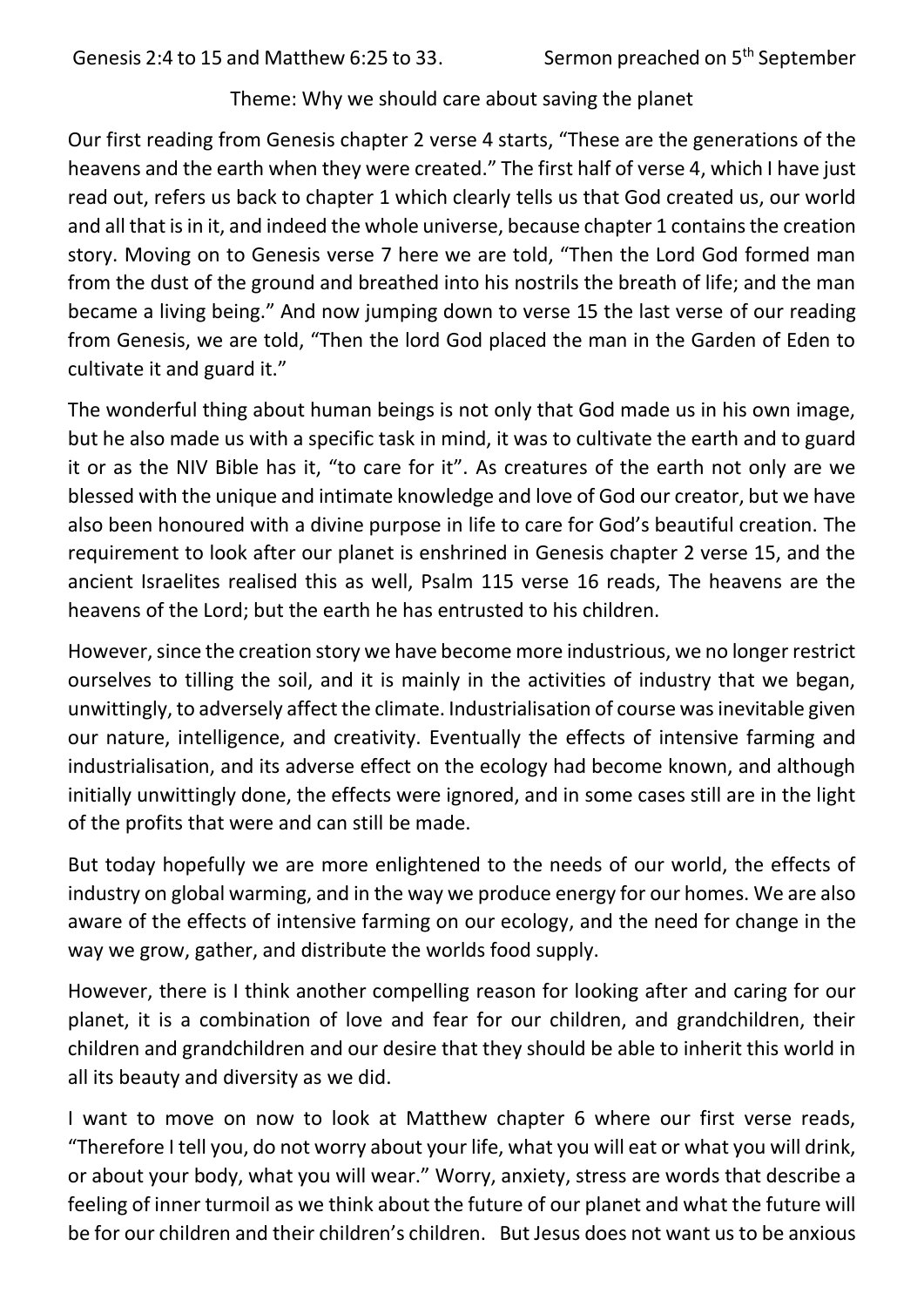and be full of worry. He wants us to live life differently; he does not want us to make decisions based on fear. That is why Jesus said, 'do not worry', and that is not Jesus making a suggestion, that it is Jesus making a command; Jesus is commanding us not to worry. Jesus did not say, 'try not worry'. Jesus said, "do not worry".

The reason Jesus said that to them and to us is because they and in many cases we have forgotten that God is in command, God is in control, God is still, and always has been, the master of his creation, we are not to worry but to obey, to obey God in all things. We will only be effective stewards of God's creation through obedience and love, worry will get us nowhere.

These verses from our reading from Matthew's gospel are also one of the keys to looking after our environment, because if we stop worrying about having all the latest material things, and being content with what we have, then industry will slow down. When I was a boy my family didn't have a freezer, a vacuum cleaner, a clothes washer or dish washer, a telephone, let alone a mobile phone, or a television, and yet all these things are now classed as essential to us who have them. We need to think about our possessions, because it is our possessions which drives the world's industries, some of which are contributing to the problem of global warming.

I want to skip now to verse 33 of our reading from Matthew's gospel which reads, "But strive first for the kingdom of God and his righteousness, and all these things will be given to you as well". By using the word 'strive' and the word 'first' Jesus is placing the kingdom of God above everything else that we could possibly want, Jesus said, "but **strive first** for the kingdom of God", that must be our first priority, why! Because Jesus told us to, and he didn't say that for his benefit but for ours. This verse is an incredible promise, but don't, as many people do, focus on the second part of the sentence, "and all these things will be given unto you", but focus on the first part, "but **strive first** for the kingdom of God and his righteousness," because when we do that everything else falls into place.

You may ask, 'yes that's all very well, but where is the kingdom of God, how do I find it; quite simply the kingdom of God, is where the king lives, and reigns. Incidentally Jesus uses the phrase kingdom of God and the phrase kingdom of heaven in roughly equal measure and are two names for the same place. Jesus said as recorded in Matthew chapter 3 verse 2, "Repent, for the kingdom of heaven has come near." How could Jesus say that? He could say that because he is the King, and where the King is, there is his kingdom, and to become a part of his kingdom, we need to recognise Jesus as our king, and to let Jesus into our lives.

St Paul wrote to the Ephesians starting at chapter 1 verse 18, these words about Jesus. "So that with the eyes of your heart enlightened, you may know what is the hope to which he has called you, what are the riches of his glorious inheritance among the saints, and what is the immeasurable greatness of his power for us who believe, according to the working of his great power." That is what it is like in the kingdom of heaven, richly glorious; and with Christ in our lives, and with his immeasurable greatness and power the task of looking